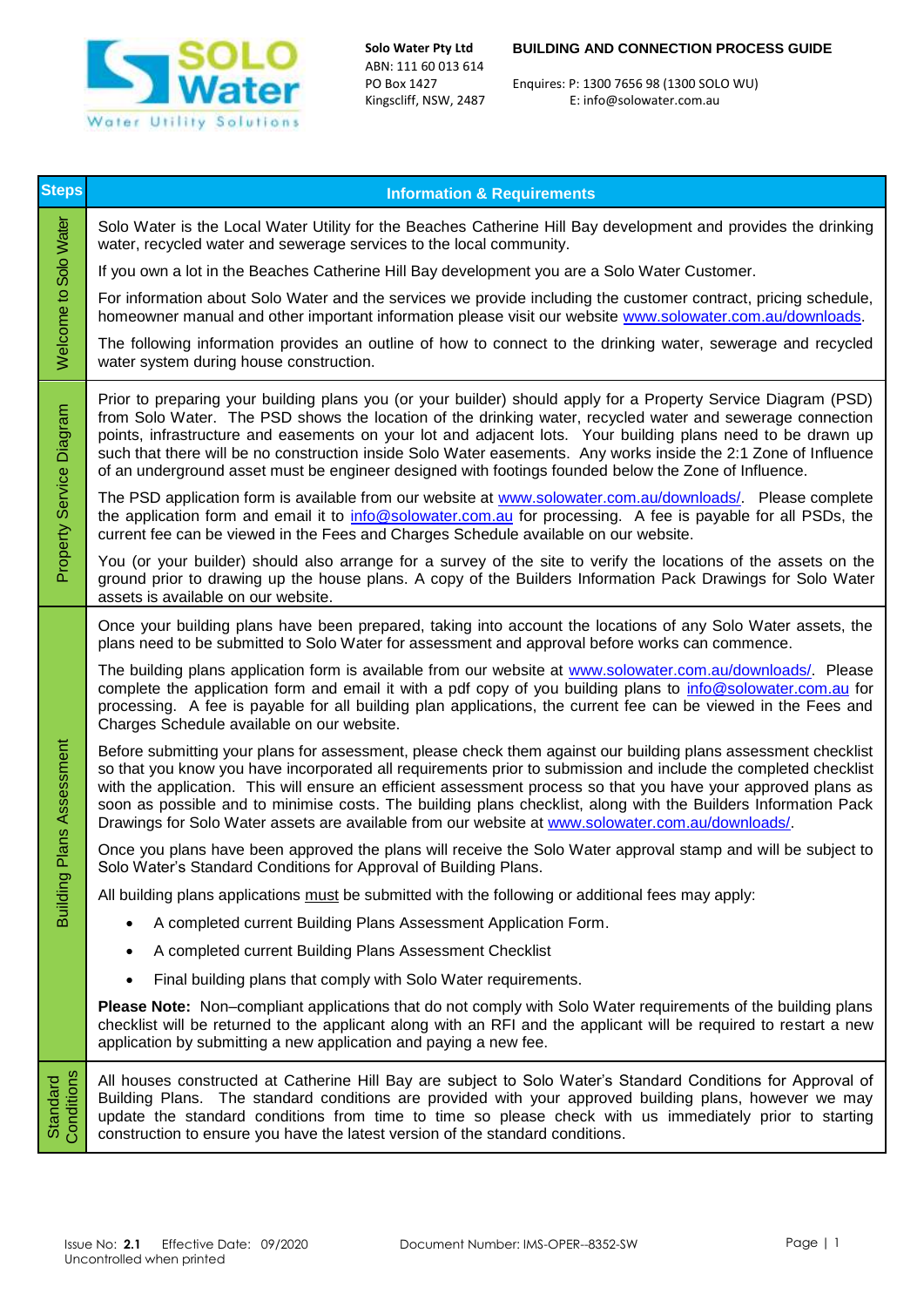

ABN: 111 60 013 614

## **Solo Water Pty Ltd BUILDING AND CONNECTION PROCESS GUIDE**

PO Box 1427 Enquires: P: 1300 7656 98 (1300 SOLO WU) E: info@solowater.com.au

| <b>Steps</b>                  | <b>Information &amp; Requirements</b>                                                                                                                                                                                                                                                                                                                                                                                                                                                                                    |
|-------------------------------|--------------------------------------------------------------------------------------------------------------------------------------------------------------------------------------------------------------------------------------------------------------------------------------------------------------------------------------------------------------------------------------------------------------------------------------------------------------------------------------------------------------------------|
| <b>Application to Connect</b> | You can apply for a drinking water meter at any time. At least 1 week prior to starting construction of your house<br>you are required to apply to connect to the services to ensure you have water available for the builders to use<br>during construction.                                                                                                                                                                                                                                                            |
|                               | The connections application form is available from our website at www.solowater.com.au/downloads/. Please<br>complete the application form and email it to info@solowater.com.au for processing. There are fees applicable<br>for connection to each service, the current fees can be viewed in the Fees and Charges Schedule available on<br>our website. The entire connection fee does not have to be paid up front and payment of the fees can be staged<br>with payment made prior to each service being connected. |
|                               | Please note that illegal connections and cut-ins to the water system will not be tolerated as this can compromise<br>water quality in the network and is a public health issue. Should we become aware of an illegal connection a we<br>will rectify and remove the connection and issue a follow up rectification notice.                                                                                                                                                                                               |
|                               | At the appropriate times during construction of your house, you (or your builder) will need to contact Solo Water<br>to arrange for site induction, provision of water meters (for both drinking and recycled water) and to undertake<br>the final inspections.                                                                                                                                                                                                                                                          |
| Induction<br><b>Builder</b>   | Prior to starting construction the builder responsible for the building site is required to go through the Solo Water<br>induction. Generally the drinking water meter is issued at the induction.                                                                                                                                                                                                                                                                                                                       |
|                               | To arrange an induction please contact us by email to info@solowater.com.au at least 1 week prior to starting<br>any works on the site.                                                                                                                                                                                                                                                                                                                                                                                  |
| Plumbing<br>compliance        | Lake Macquarie City Council are responsible for all plumbing inspections under the Plumbing and Drainage Act<br>to ensure all private plumbing installation are compliant with AS3500.                                                                                                                                                                                                                                                                                                                                   |
|                               | Please contact Council directly for information on regulations, plumbing inspections and compliance<br>requirements for all onsite plumbing works.                                                                                                                                                                                                                                                                                                                                                                       |
|                               | Solo Water as the water utility must also undertake inspections to ensure that connections to our infrastructure<br>are compliant and not likely to result in damage. We also undertake a final check of plumbing compliance<br>documentation, including compliance certificates issued by your licensed plumber, to ensure all domestic<br>plumbing installations have been installed correctly by a licensed plumber.                                                                                                  |
|                               | The main inspections and interactions with Solo Water during house construction are:                                                                                                                                                                                                                                                                                                                                                                                                                                     |
| louse construction            | Builder induction at the start of house construction.<br>$\bullet$<br>Issue of drinking water meter and check connection to drinking water network.<br>$\bullet$                                                                                                                                                                                                                                                                                                                                                         |
|                               | Witness connection to sewer connection point.<br>٠                                                                                                                                                                                                                                                                                                                                                                                                                                                                       |
|                               | Checking of plumbing compliance documentation at the end of house construction.                                                                                                                                                                                                                                                                                                                                                                                                                                          |
| Solo Water inspections during | If Council have not witnessed the cross connection test required under plumbing regulations and<br>AS3500, Solo Water is obligated to witness this test on behalf of the home owner to ensure there are no<br>cross connections before we issue the recycled water meter.                                                                                                                                                                                                                                                |
|                               | Issue of the recycled water meter (only after all plumbing compliance has been demonstrated) and check<br>$\bullet$<br>connection to recycled water network.                                                                                                                                                                                                                                                                                                                                                             |
|                               | Review of your engineers Zone of Influence design and construction certification to ensure all building<br>٠<br>works are outside the 2:1 Zone of Influence or footings founded 300 mm below the Zone of Influence.                                                                                                                                                                                                                                                                                                      |
|                               | Pool inspections.<br>٠<br>Check off compliance with all standard conditions.                                                                                                                                                                                                                                                                                                                                                                                                                                             |
|                               | Failure to undertake any of the required quality assurance and inspection processes will result in delays in<br>receiving the final connection certificate.                                                                                                                                                                                                                                                                                                                                                              |
|                               | To arrange an inspection please contact us by email to <i>info@solowater.com.au</i> one week prior.                                                                                                                                                                                                                                                                                                                                                                                                                      |
|                               |                                                                                                                                                                                                                                                                                                                                                                                                                                                                                                                          |